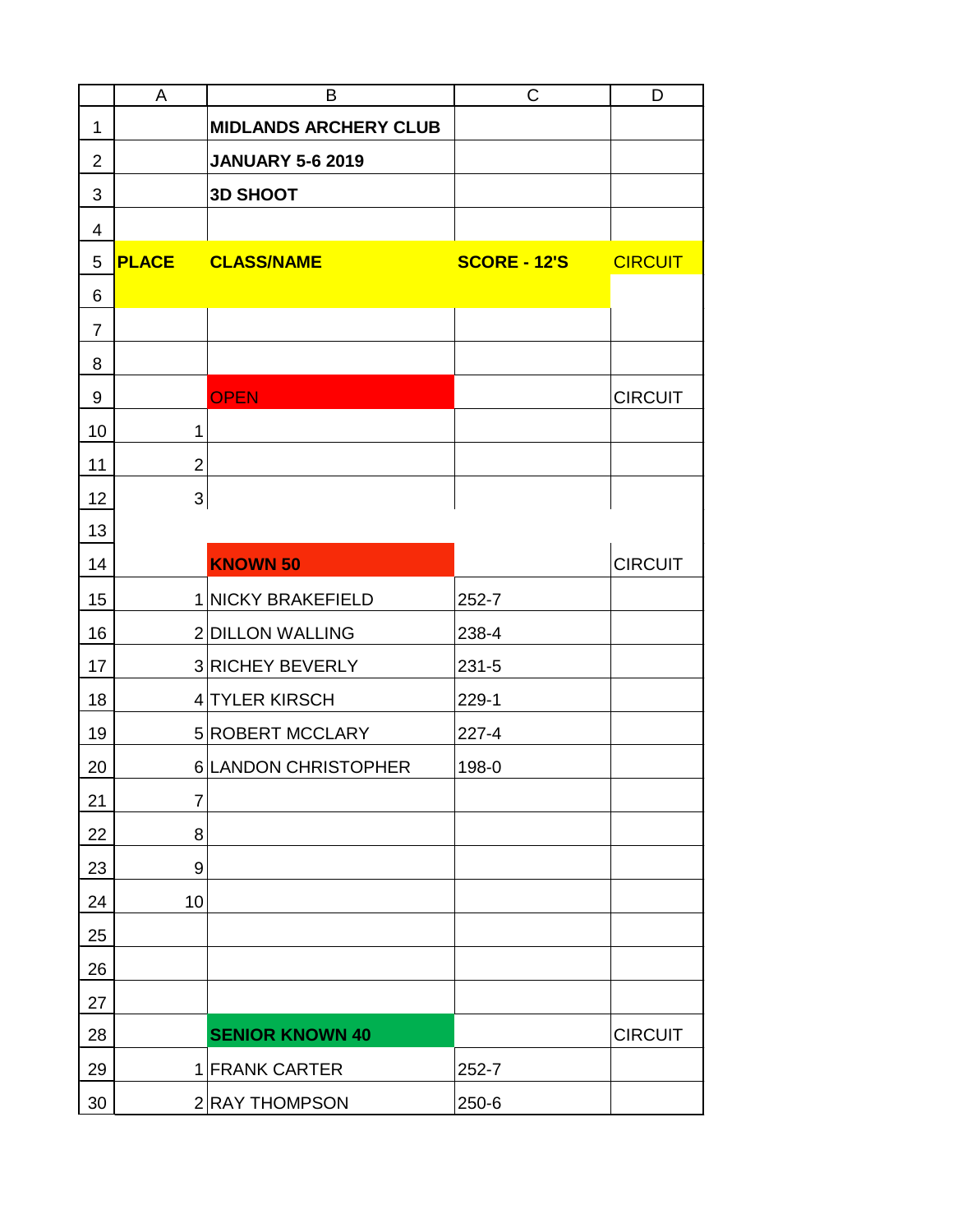|    | A              | B                       | C         | D              |
|----|----------------|-------------------------|-----------|----------------|
| 31 |                | <b>3DAVE SHIRLEY</b>    | 250-5     |                |
| 32 |                | 4 RODNEY DAVIS          | 249-5     |                |
| 33 |                | 5 MICHAEL MACKNIGHT     | 247-7     |                |
| 34 |                | 6 RICHARD LANIGEN       | 246-5     |                |
| 35 |                | 7 ROBERT BUCHANAN       | 238-3     |                |
| 36 |                | <b>8 DAVID GRIMMETT</b> | 222-2     |                |
| 37 |                | 9 MARK FOSTER           | $217 - 4$ |                |
| 38 |                |                         |           |                |
| 39 |                |                         |           |                |
| 40 |                | <b>SENIOR OPEN</b>      |           | <b>CIRCUIT</b> |
| 41 | 1              |                         |           |                |
| 42 | $\overline{2}$ |                         |           |                |
| 43 |                | <b>HUNTER UNLIMITED</b> |           | <b>CIRCUIT</b> |
| 44 |                | 1 JONAS SEWELL          | 180-1     |                |
| 45 |                | 2 MALACHI SEWELL        | 163-3     |                |
| 46 | 3              |                         |           |                |
| 47 | 4              |                         |           |                |
| 48 |                | <b>KNOW 40 OUTLAW</b>   |           | <b>CIRCUIT</b> |
| 49 |                | 1 DUSTY JACKSON         | 246-5     |                |
| 50 |                | 2 RICKY CROWDER         | 240-2     |                |
| 51 |                | <b>3 JOHN CRAIG</b>     | 240-5     |                |
| 52 |                | 4 ANDY HOLMAN           | 239-4     |                |
| 53 |                | 5 CHRIS ASHBY           | 239-1     |                |
| 54 |                | 6 JERRY SEABOLD         | 237-4     |                |
| 55 |                | 7 JIM CHRISTOPHER       | 227-3     |                |
| 56 |                | <b>8 ETHAN VINING</b>   | 226-0     |                |
| 57 |                | 9 CHRIS ROBERTS         | $217 - 3$ |                |
| 58 |                | 10 TRAVIS PHILLIPS      | $214 - 1$ |                |
| 59 |                | 11 BRIAN SKI            | $212 - 2$ |                |
| 60 |                | 12 MATT SCARIMBOLO      | 208-2     |                |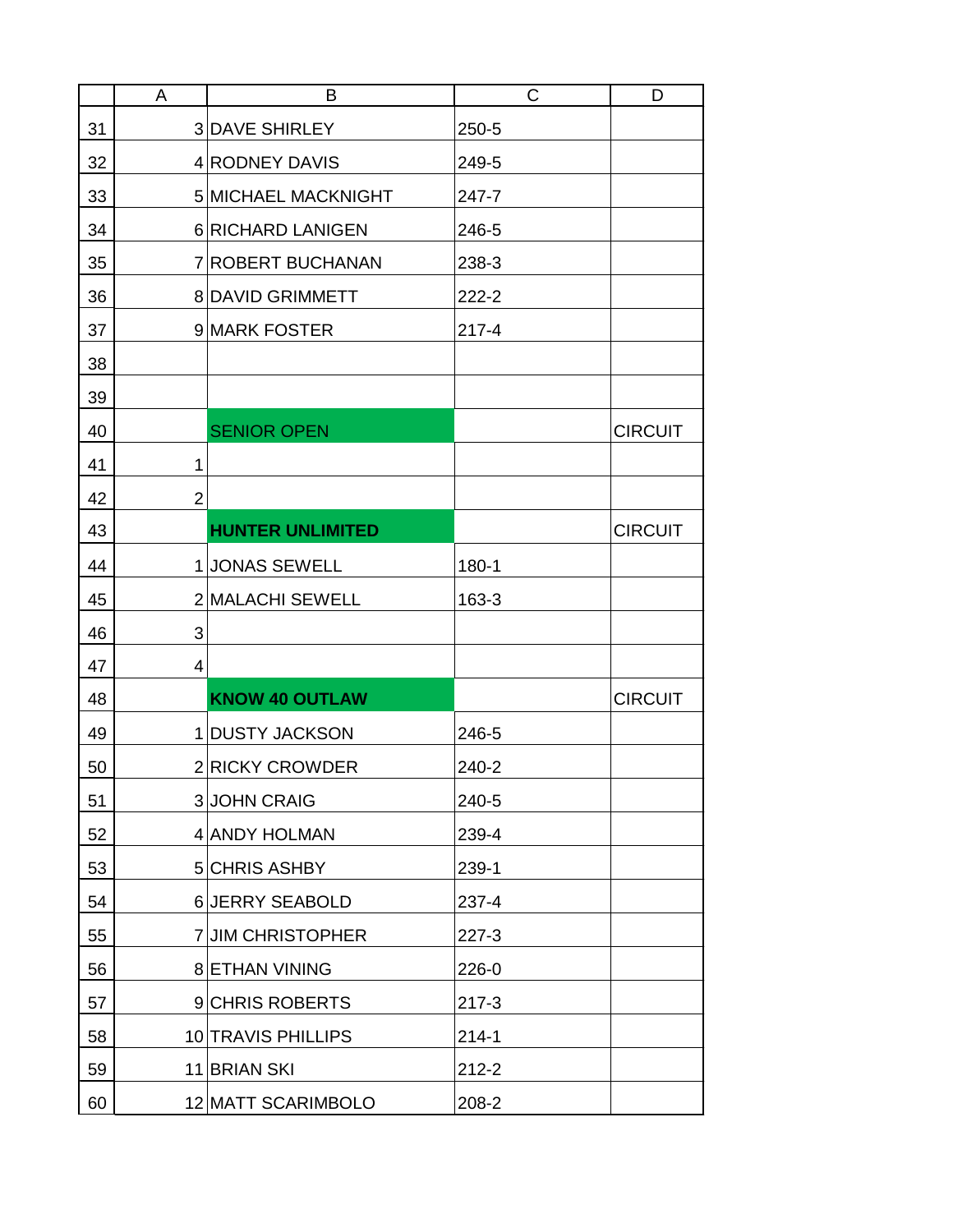|    | A              | B                            | C         | D              |
|----|----------------|------------------------------|-----------|----------------|
| 61 |                | 13 JOE COFFMAN               | 196-2     |                |
| 62 |                | 14 WILLIAM DAUGHERTY         | 188-1     |                |
| 63 | 15             |                              |           |                |
| 64 | 16             |                              |           |                |
| 65 |                |                              |           |                |
| 66 |                |                              |           |                |
| 67 |                | <b>WOMENS KNOWN 40</b>       |           |                |
| 68 |                | 1 TAMMY CARTER               | 243-2     |                |
| 69 |                | 2 KENDRA GRIMMETT            | $231 - 3$ |                |
| 70 |                | 3 REBECCA PHILLIPS           | $222 - 1$ |                |
| 71 |                | 4 CASEY PENDRY               | $207 - 2$ |                |
| 72 |                | 5 BETTY LANIGAN              | 193-2     |                |
| 73 |                |                              |           |                |
| 74 |                |                              |           |                |
| 75 |                |                              |           |                |
| 76 |                | <b>HIGH SCHOOL OPEN BOYS</b> |           | <b>CIRCUIT</b> |
| 77 | 1              |                              |           |                |
| 78 | $\overline{2}$ |                              |           |                |
| 79 |                |                              |           |                |
| 80 |                |                              |           |                |
| 81 |                | <b>BOW HUNTER NOVICE</b>     |           | <b>CIRCUIT</b> |
| 82 |                | 1 SEAN PASCHELL              | $250-3$   |                |
| 83 |                | 2JOHN LONG                   | 245-7     |                |
| 84 |                | <b>3 PATRICK MCCARTER</b>    | 244-4     |                |
| 85 |                | 4 MIKE YELTON                | 243-4     |                |
| 86 |                | 5 RICHARD DELEGATTI          | 230-0     |                |
| 87 |                | <b>6 GABRIEL TUTEN</b>       | $220-3$   |                |
| 88 |                | 7 DAVID CARROL               | 204-0     |                |
| 89 |                | <b>8 BRAD HEDRICK</b>        | 189-0     |                |
| 90 |                | 9 ZACH SHUMPERT              | 180-0     |                |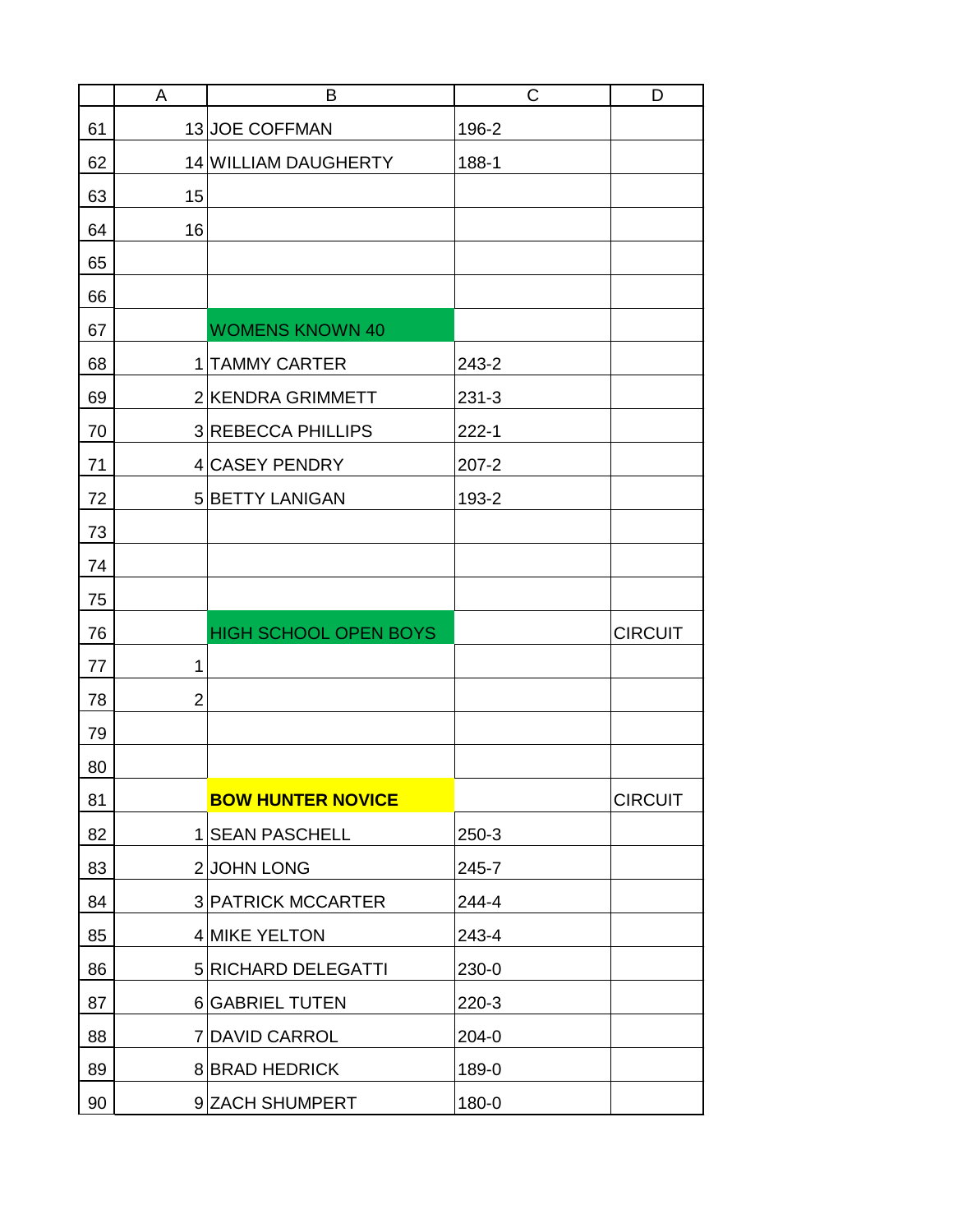|     | $\mathsf A$ | B                       | $\mathsf C$ | D              |
|-----|-------------|-------------------------|-------------|----------------|
| 91  | 10          | <b>TIM FISHBURNE</b>    | 148-0       |                |
| 92  | 11          |                         |             |                |
| 93  | 12          |                         |             |                |
| 94  | 13          |                         |             |                |
| 95  | 14          |                         |             |                |
| 96  | 15          |                         |             |                |
| 97  | 16          |                         |             |                |
| 98  | 17          |                         |             |                |
| 99  | 18          |                         |             |                |
| 100 | 19          |                         |             |                |
| 101 | 20          |                         |             |                |
| 102 | 21          |                         |             |                |
| 103 | 22          |                         |             |                |
| 104 |             |                         |             |                |
|     | 105 FUN     | <b>TRISTAN STEPHENS</b> | 247-5       |                |
| 106 |             |                         |             |                |
| 107 |             |                         |             |                |
| 108 |             |                         |             |                |
| 109 |             |                         |             |                |
| 110 |             |                         |             |                |
| 111 |             |                         |             |                |
| 112 |             | <b>WOMENS BOWHUNTER</b> |             | <b>CIRCUIT</b> |
| 113 |             | 1 SANDY SPEARS          | $205 - 2$   |                |
| 114 |             | 2 MORGAN SHUMPERT       | $200-1$     |                |
| 115 |             | <b>3 JENA ACKERMAN</b>  | 195-0       |                |
| 116 |             | 4 KRISTI PASCHALL       | $172 - 1$   |                |
| 117 |             | 5 YVETTE MCKENZIE       | 128-0       |                |
| 118 |             | 6 SABRINA UDWADIA       | $94-0$      |                |
| 119 |             |                         |             |                |
|     | $120$ FUN   | <b>LAUREN STEPHENS</b>  | 199-1       |                |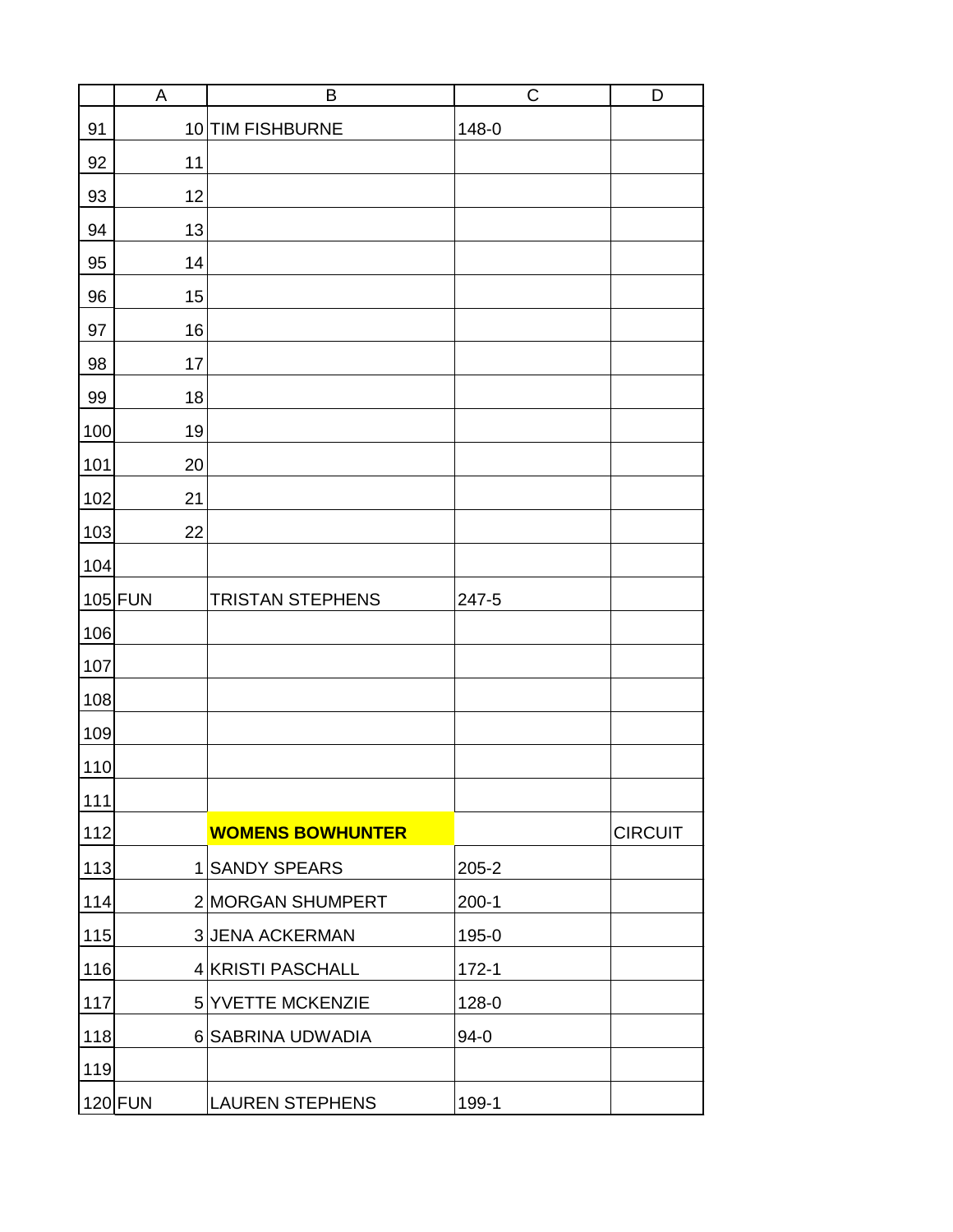|     | A              | B                         | C         | D              |
|-----|----------------|---------------------------|-----------|----------------|
| 121 |                | <b>LINDSEY STEPHENS</b>   | 185-1     |                |
| 122 |                |                           |           |                |
| 123 |                | <b>YOUTH OPEN</b>         |           |                |
| 124 | 1              |                           |           |                |
| 125 | $\overline{2}$ |                           |           |                |
| 126 | 3              |                           |           |                |
| 127 | 4              |                           |           |                |
| 128 |                |                           |           |                |
| 129 |                | <b>NASP HIGH SCHOOL</b>   |           |                |
| 130 |                | 1JOSH WRIGHT              | 219-3     |                |
| 131 | $\overline{2}$ |                           |           |                |
| 132 |                |                           |           |                |
| 133 |                | <b>NASP MIDDLE SCHOOL</b> |           |                |
| 134 | 1              |                           |           |                |
| 135 | $\overline{2}$ |                           |           |                |
| 136 |                |                           |           |                |
| 137 |                | <b>CUBS</b>               |           |                |
| 138 | $\mathbf{1}$   | <b>JADEN CROCKER</b>      | 165-1     |                |
| 139 | $\overline{2}$ |                           |           |                |
| 140 | 3              |                           |           |                |
| 141 | 4              |                           |           |                |
| 142 |                | <b>PEE WEE</b>            |           | <b>CIRCUIT</b> |
| 143 |                | 1 BAYLEN CROCKER          | $141 - 0$ |                |
| 144 | $\overline{2}$ |                           |           |                |
| 145 | 3              |                           |           |                |
| 146 |                | <b>TRADITIONAL</b>        |           | <b>CIRCUIT</b> |
| 147 |                | 1 TOM BURUK               | 218-3     |                |
| 148 |                | 2 COLTON POOLE            | $217 - 4$ |                |
| 149 |                | 3 MARK SAMOL              | $201 - 2$ |                |
| 150 |                | 4 ROSS BINSLEY            | 193-1     |                |